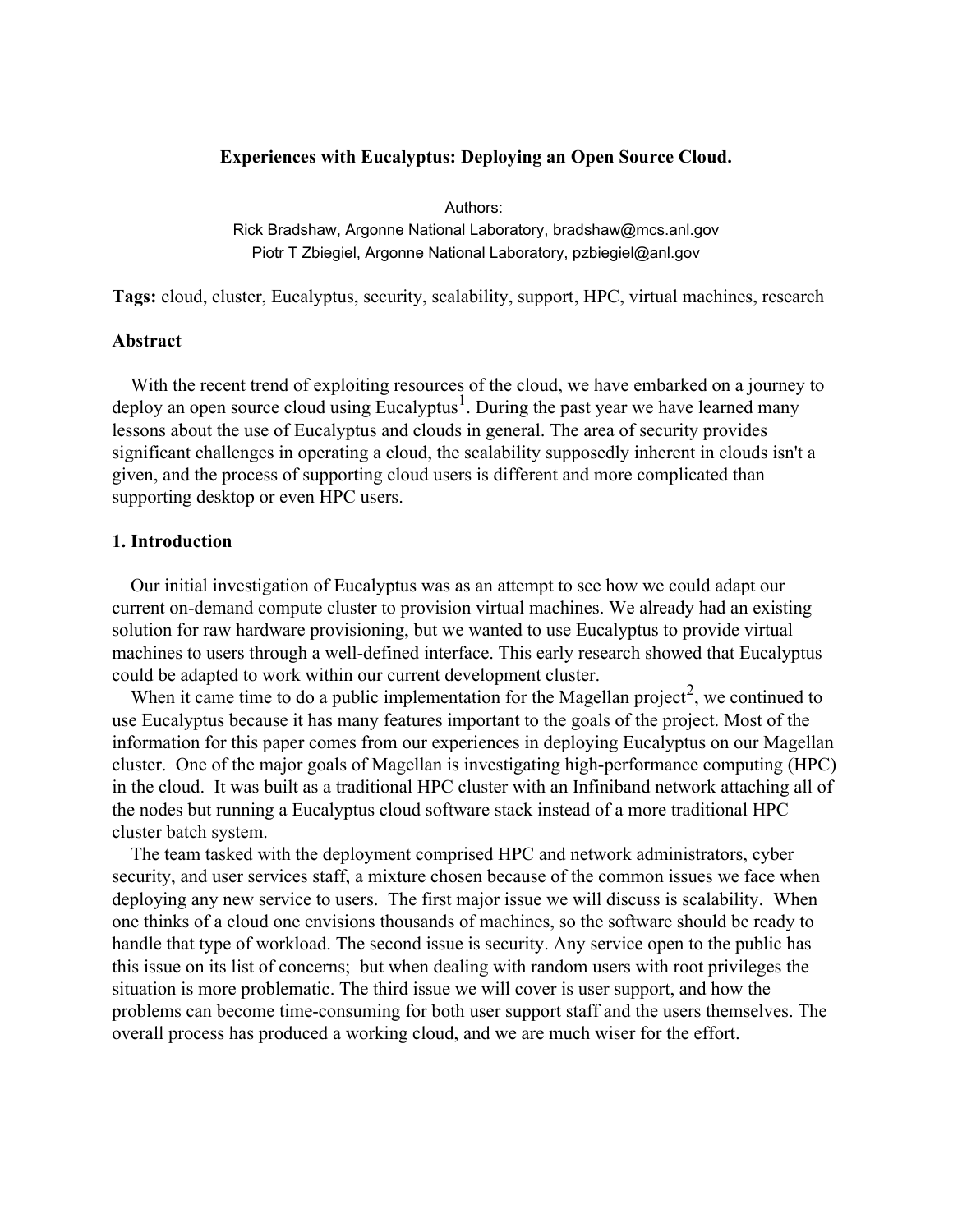### **2. Scalability**

Early on while working with Eucalyptus we put the system through a number of scalability tests. The goal was to identify sizing limitations for Eucalyptus cluster controllers. Eucalyptus permits a cloud system to include a number of cluster controllers. Our testing was limited to a single cluster controller and it identified several areas of limitation.

The Eucalyptus network model forwards all traffic from the virtual machines running in each cluster through the cluster controller. This setup allows the system to implement security groups more easily however it also creates a potential network bottleneck for the running virtual machines. Even a moderate amount of network traffic spread across many virtual machines can saturate the cluster controller's network bandwidth.

Testing of the virtual machine capacity revealed that Eucalyptus had a limit to the number of simultaneously running virtual machines. Because of a message size limit in a communication protocol, we were able to identify a hard limit to the number of simultaneously running virtual machines on a cluster. This limit falls between 750 and 800 running virtual machines and results in the cluster being unable to service additional instance requests.

Many of the cluster controller operations are iterative. While this setup does not define hard limits for the system, it does mean that as the cluster is extended, certain operations take longer to complete. When the cluster was expanded to more than 200 node controllers, there was a noticeable deterioration of performance during certain operations. For instance terminating large numbers of running virtual machines can cause delays for other operations such as new virtual machine requests.

### **3. Security**

Security on a machine like Magellan is a key concern. Users have the ability to load and start up their own versions of various operating systems, and they retain administrative access to those virtual machines. While building and testing the cluster, we identified several areas that we felt needed to be addressed to ensure security.

Security testing clearly showed that the virtual machines could communicate far more broadly than we had anticipated. The cluster controller that handles all network communications for the virtual machines keeps tight control of ingress communications using security groups; however, egress filtering is limited. In addition, the cluster controller has blanket IP masquerade rules to facilitate communication by virtual machines that do not have publicly routable addresses. This feature often makes it difficult to identify the source of traffic exiting the cloud. The issue that raised most concern was that virtual machines could contact not only the node controller on which they were running but also all other node controllers with the help of the IP masquerading rules on the cluster controller. While this situation does not lead directly to a compromise, it does expose additional attack surface to the virtual machines running on the cloud. Considering the difficulty of tracking communications within the cloud we felt this issue required a solution. We identified proper iptables rules to filter traffic exiting the virtual machines.

The risk of massive amounts of traffic being generated by a user whether malicious or not, is real and serious. Since the virtual machines have fairly open egress they can send massive amounts of data. While we do not wish to impede data movement into and out of the cloud, we do need to identify legitimate and illegitimate data movements and provide a way to actively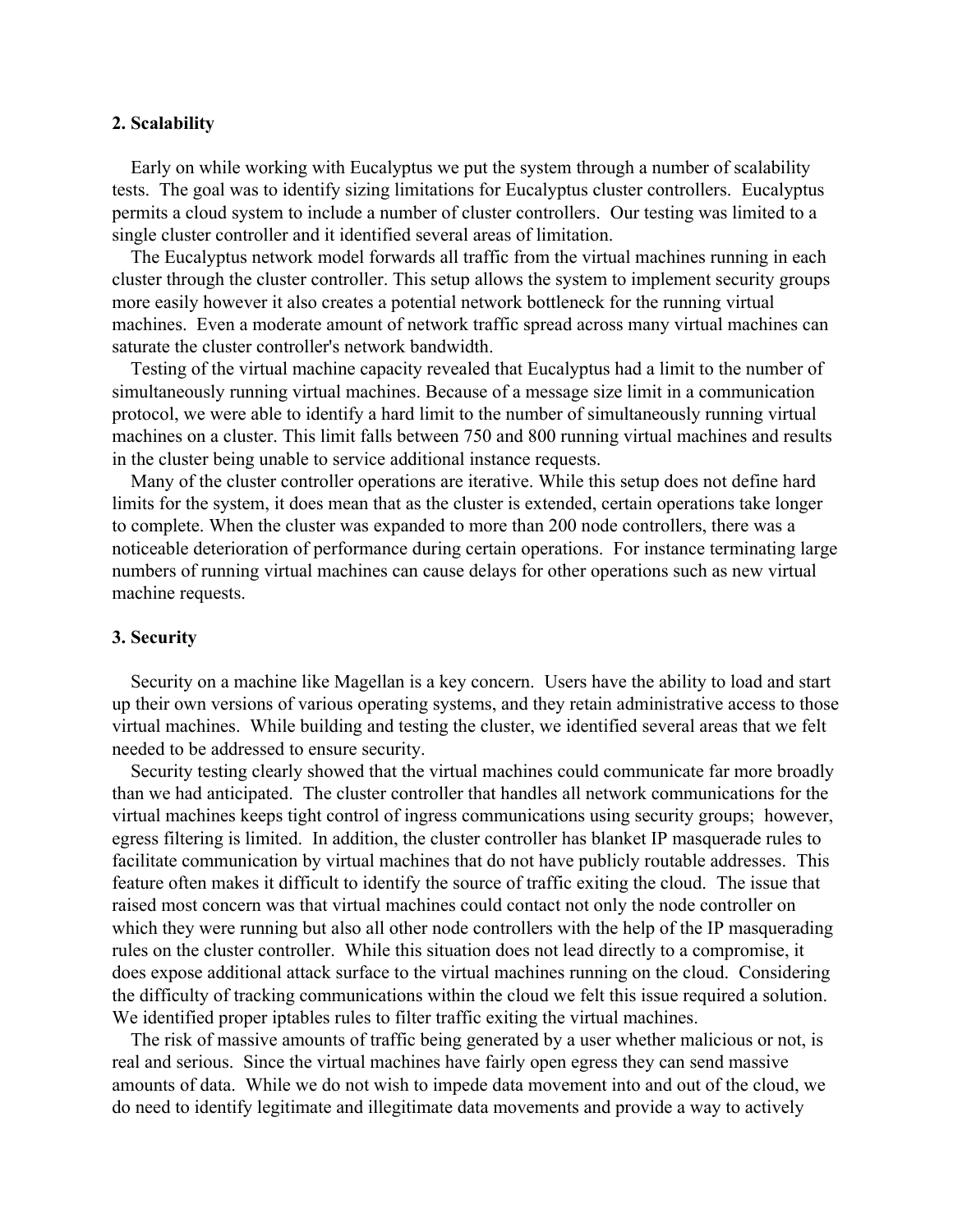slow or stop the illegitimate traffic. An IDS system with active response capabilities was implemented to watch traffic passing through the Eucalyptus cluster controller.

One area of debate for the team has been end-user virtual machine image management. Currently, Eucalyptus allows normal users to upload and register new disk images but it does not allow them to register kernel or ramdisk images. Users must rely on the administrators to make kernels available for use and then couple their disk images with the correct kernel. The concern stems from how Eucalyptus handles newly uploaded images. By default, Eucalyptus registers new images as public and available for all users. Eucalyptus provides commands that can be run to change those permissions but unless the user takes extra steps the image will be available to all users of the machine. This raises a number of issues. First, there is the concern that users may upload an image that, unbeknownst to them, is made public. That image may contain information that they considered sensitive but it is now made available to all users. Second, a malicious user could upload an image loaded with malware (keystroke loggers, back doors, etc.) and it will be made public for use by all users of the system. If other users unwittingly use one of these images, their virtual machines instances would be compromised.

Virtual machine image management can also affect the operational side of Eucalyptus. If users can post new kernels, ramdisks, and disk images that are all made public, normal end users will be presented with a dizzying array of images every time they run *euca-describe-images*. They may choose an image at random that doesn't work or is compromised by the original poster, leading to support requests and security incidents. Administrators will have to regularly review the list of images and cull if necessary.

The debate over this issue continues. We do not want to limit scientific inquiry, but it must be balanced with security and operational concerns that affect the system as a whole.

### **4. User Support**

In order to choose a support plan for our users we looked to the eucalyptus model of support. Eucalyptus has two types of software available: a pay for version with company support and a free version with user forum support. We chose the latter, to which we added a few extra features. We generally want the source code to tweak or to integrate one of our other pieces of software. A user writable wiki with updated how-tos, as well as user mailing lists, not just for help desk support, but for community support were created to help build a commuity. As one would assume, documentation is critical when trying to support this style of operation. Outside of documentation is the issue of updates to the cloud. Once users on the system are trying to teach themselves proper usage, how can the support staff test updates to the software. In the past, maintenance days were used to update or upgrade machines, but with a cloud it seems counter intuitive to have downtime, so there needs to be a development environment large enough to be able to test at a reasonable scale.

Users tend to stick to what they know and understand, so many find it a huge jump to move from supporting their own applications or data sets to supporting an entire OS and tool chain to make it possible to run their applications or analyze their data sets. The small switch from "here are the options you need for that compiler" to "here are the steps that *should* get your compiler installed" can cause a large burden on the support structure for a cloud. Now users need to understand and be able to deal with the intricacies of OS administration. Along these lines is the education of users about all the security policies and protocols is also an extra burden and one